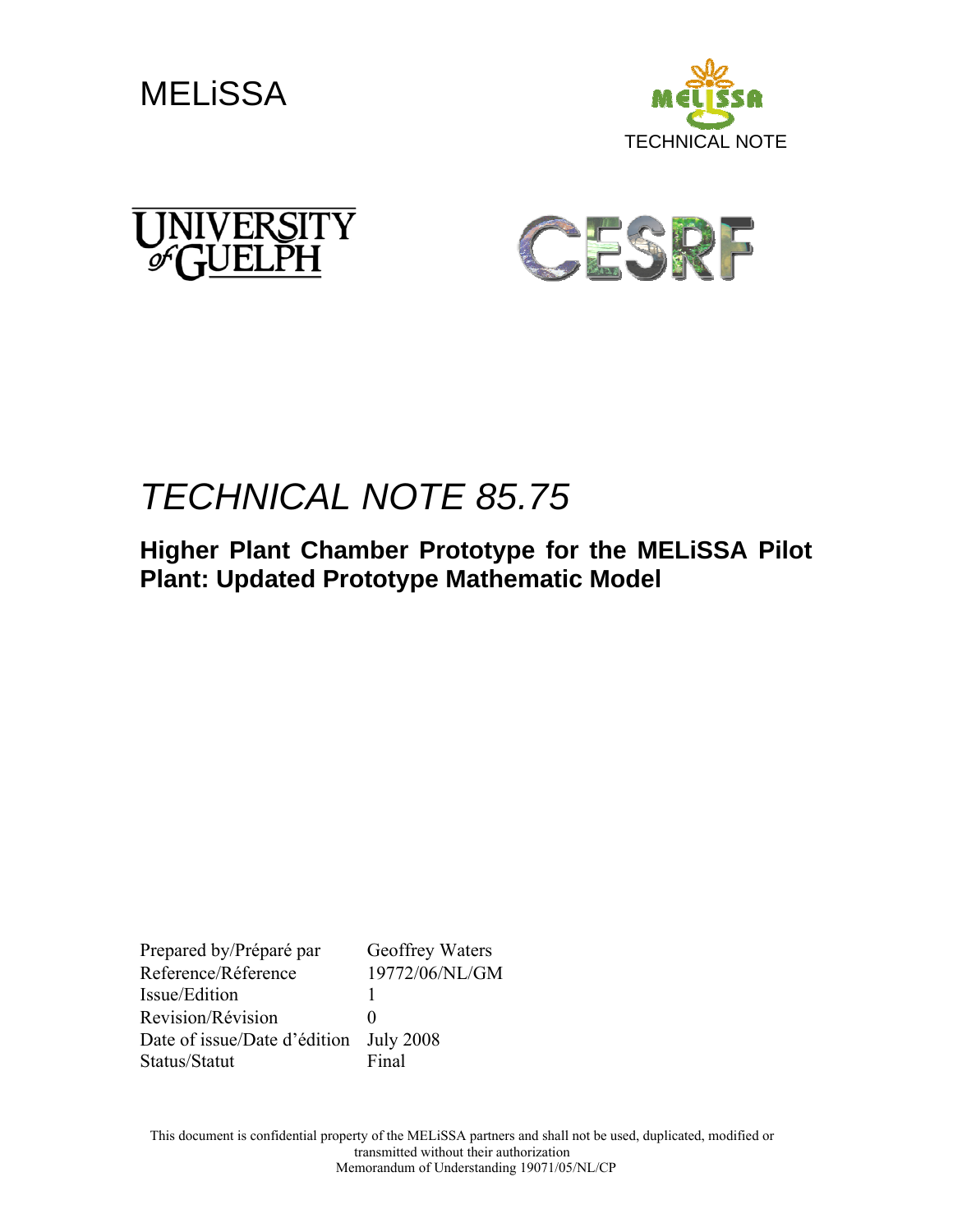



### APPROVAL

| Title | Higher Plant Chamber Prototype for the Issue     | Revision |
|-------|--------------------------------------------------|----------|
| Titre | MELISSA Pilot Plant: Updated Prototype   Edition | Révision |
|       | Mathematical Model                               |          |
|       |                                                  |          |

| vuthor | Waters<br>$\overline{\phantom{0}}$<br>U. | $\sqrt{ }$<br>Date | <b>TBD</b> |
|--------|------------------------------------------|--------------------|------------|
| Auteur |                                          | n.<br>Date         |            |

| Approved by         | M.<br>. Dixon | Date | <b>TBD</b> |
|---------------------|---------------|------|------------|
| <i>Approuve par</i> |               | Date |            |

### CHANGE LOG

| Issue/ <i>Edition</i> | Revision/ <i>Révision</i> | Status/Statut | Date/ <i>Date</i> |
|-----------------------|---------------------------|---------------|-------------------|
| Final                 |                           | Final         | 1/02/06           |
|                       |                           |               |                   |
|                       |                           |               |                   |

### Distribution List

| Name/Nom                | Company/Société | Quantity/ <i>Quantité</i> |
|-------------------------|-----------------|---------------------------|
| <b>MELISSA Partners</b> |                 |                           |
|                         |                 |                           |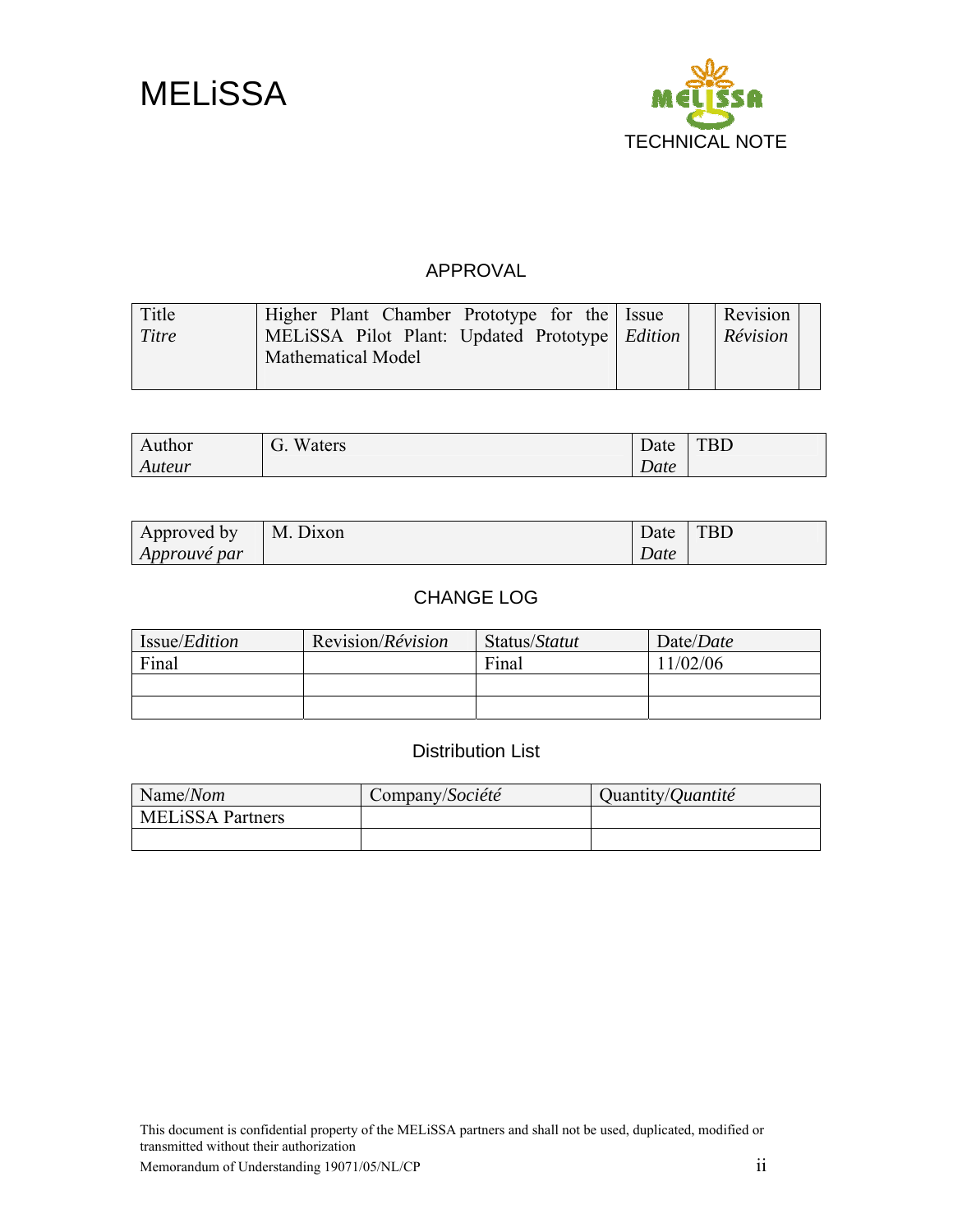



### TABLE OF CONTENTS

### TABLE OF FIGURES

| Figure 6.1-1. Comparison between lettuce experimental results (blue) and simulation        |
|--------------------------------------------------------------------------------------------|
|                                                                                            |
| Figure 6.1-2: Comparison between lettuce experimental results (blue) and simulation        |
|                                                                                            |
| Figure 6.1-3: Comparison of beet experimental results (blue) with simulation results       |
|                                                                                            |
| Figure 6.1-4: Comparison of beet experimental results (blue) with simulation results       |
|                                                                                            |
| Figure 6.2-1. Patterns of the ln transform of nutrient uptake for beet canopies grown in a |
|                                                                                            |
| Figure 6.2-2. Relative nutrient and carbon uptake for beet canopies grown in a closed      |
|                                                                                            |
| Figure 6.2-3. Reltaionships between relative nutrient uptake rate and relative carbon      |
|                                                                                            |
|                                                                                            |

### TABLES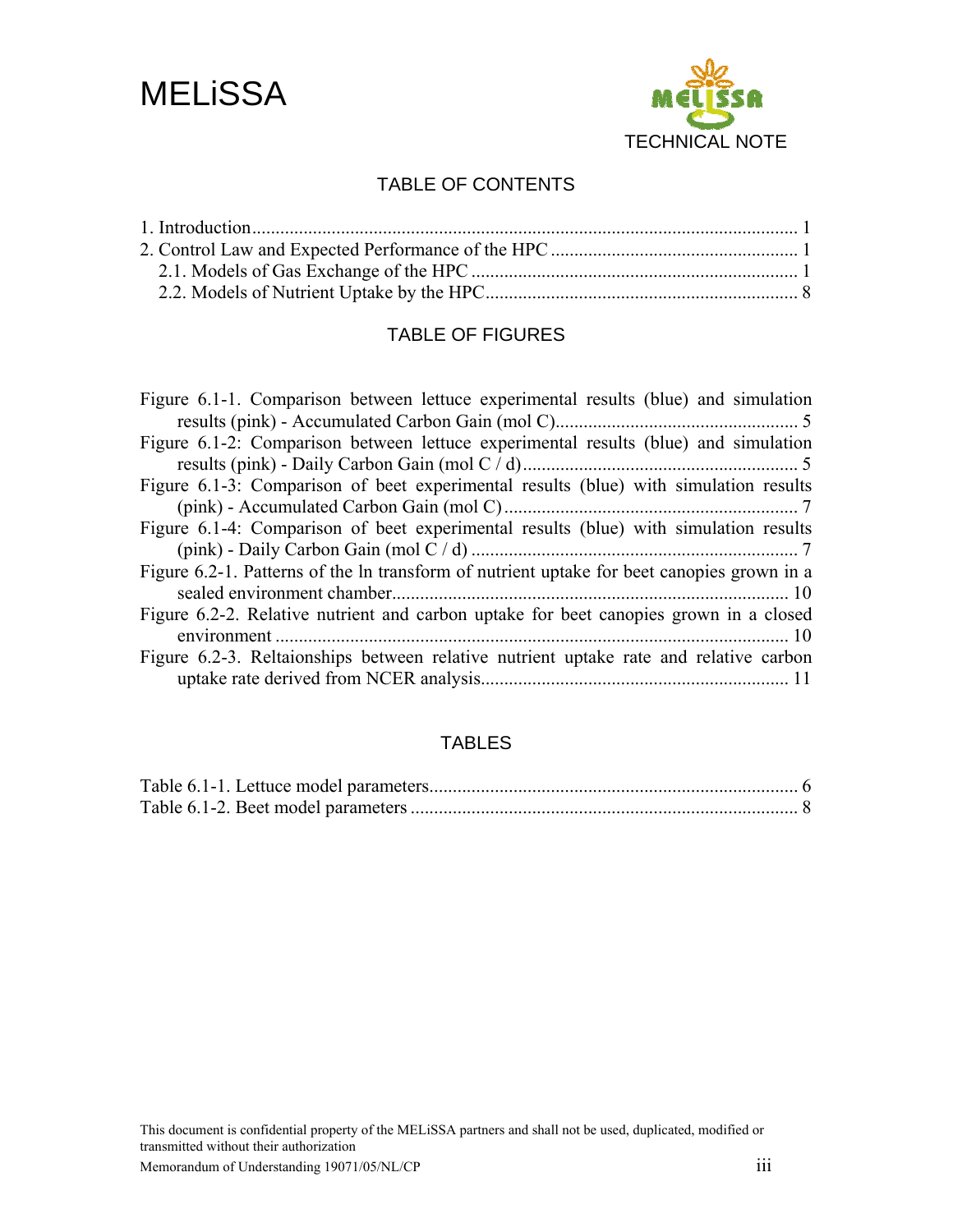# <span id="page-3-0"></span>MELiSSA



## **1. Introduction**

This document outlines the status of the mathematical model based on the Thornley model for canopy photosynthesis.

## **2. Control Law and Expected Performance of the HPC**

Recent advances have been made in the use of the Thornley canopy photosynthesis model which is an extension the rectangular hyperbola model (Thornley and Johnson, 2000). In collaboration with ESA-ESTEC, the Thornley model has been coded in EcosimPro software and the predicted responses have been compared to empirical carbon exchange data collected in the SEC-2 chambers in 2004 (Ordóñez *et al*., 2004; Favreau *et al*., 2005). Results indicate that the Thornley model is superior to the Modified Energy Cascade Model reported upon in the cited papers. Higher plant modeling efforts for space-related applications have been limited within NASA to the Modified Energy Cascade (MEC) model by Cavazzoni (Cavazzoni, 1999). However, the predictive control strategy that has been foreseen for MELiSSA imposes additional constraints to the model. A first principles model is therefore necessary to extend the capabilities of the control law to operational points beyond the limits of historical on-the-ground research. This allows a more effective control and the development of an adequate optimization strategy.

Thornley and Johnson's work proved to be a very valuable source of information. All the aspects of the growth of plants are reviewed, giving mathematical models for photosynthesis, leaf growth, respiration, light interception, temperature effect, transport processes, root growth, and transpiration. Although not all the models proposed are based on physiology, a first principles model is proposed for photosynthesis, which is the main process driving plant growth.

## **2.1. Models of Gas Exchange of the HPC**

The transport of  $CO<sub>2</sub>$  into the leaf interior is governed by the pathway conductance. Equations 8.1.1 and 8.1.2 are established considering that, at equilibrium, the diffusion rate of  $CO<sub>2</sub>/O<sub>2</sub>$  into/from the leaf must be equal to the photosynthesis rate (in congruent units)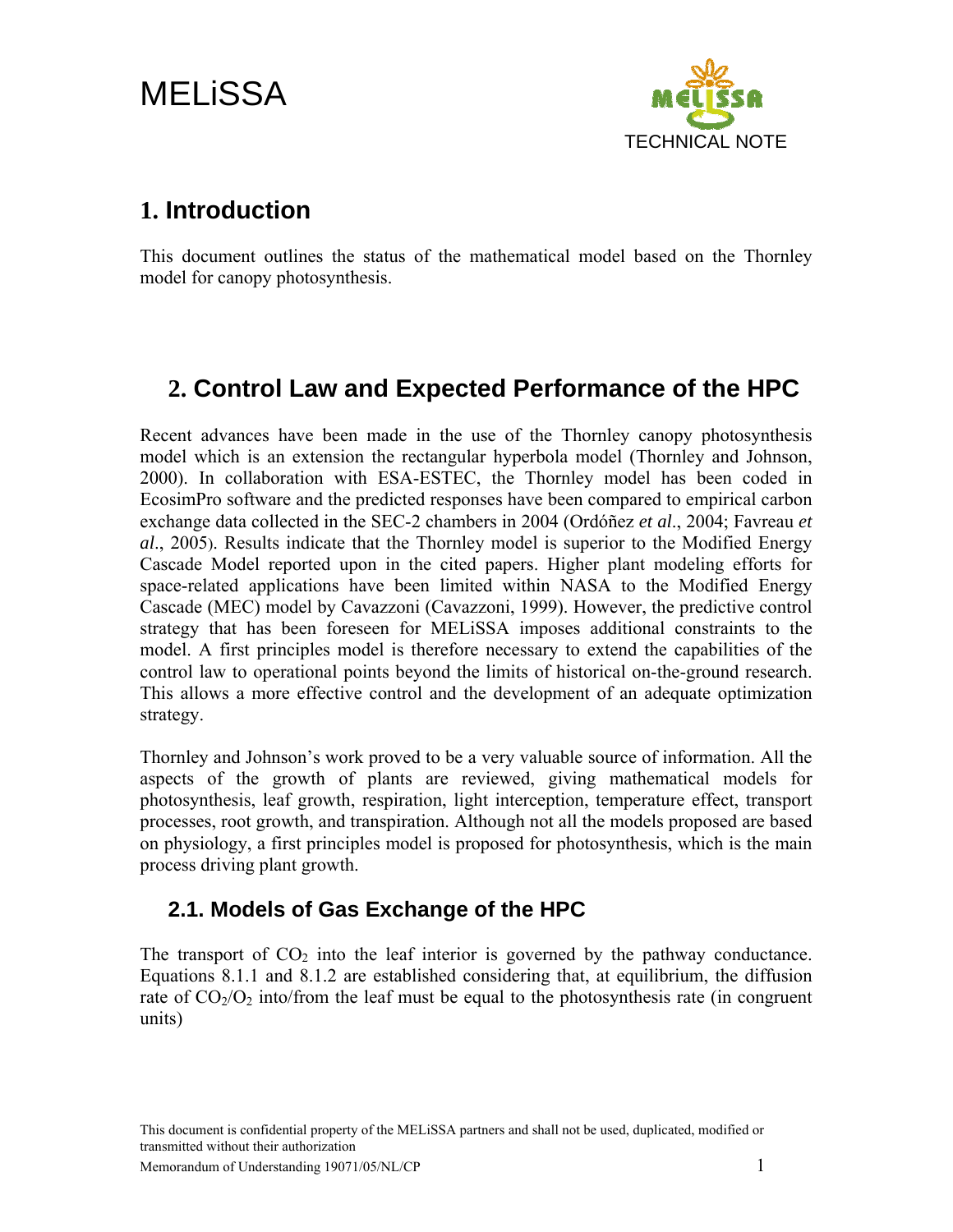MELiSSA

TECHNICAL NOTE

$$
P_n = \frac{C_a - C_i}{r_{dc}}
$$

*CC <sup>P</sup>* <sup>−</sup> <sup>=</sup> **Equation 2.1.1** 

*do*  $\frac{\rho}{r_n} = \frac{U_i - U_a}{r_{do}}$  $P_n = \frac{O_i - O_a}{P}$  **Equation 2.1.2** 

Equations 8-1 and 8-2 variables have the following meaning:

Pn: Net photosynthesis rate  $C_a$ :  $CO_2$  concentration in the ambient air  $C_i$ :  $CO_2$  concentration in the leaf  $r_{dc}$ :  $CO<sub>2</sub>$  diffusion coefficient from air to leaf  $O<sub>a</sub>: O<sub>2</sub> concentration in the ambient$  $O<sub>i</sub>: O<sub>2</sub> concentration in the leaf$  $r_{\text{do}}$ : O<sub>2</sub> diffusion coefficient from leaf to air

In a simplified model of the Calvin Cycle, it is supposed that an enzyme X is activated by light. Its activated form,  $X^*$ , fixes  $CO_2$  into the carbohydrate recovering its original form. A constant dark respiration rate is assumed. Considering these three reactions as equilibrium reactions with equilibrium constants  $k_1$ ,  $k_2$  and  $k_3$  respectively;

$$
P_n = \frac{\alpha \cdot I \cdot \left(\frac{C_i}{r_x} - \frac{O_i}{r_p}\right)}{\alpha \cdot I + \frac{C_i}{r_x} + \frac{O_i}{r_p}} - R
$$
 Equation 2.1.3

 $\alpha$ ,  $r_x$ , and  $r_p$  are constants derived from the equilibrium constants, the depth of the leaf (h), and the total concentration of enzyme  $X_0$  ( $X_0 = X + X^*$ ). This is:

 $\alpha = h \cdot k_1 \cdot X_0;$   $r_x = h \cdot k_2 \cdot X_0;$   $r_y = h \cdot k_3 \cdot X_0$ 

R is the respiration rate and is treated below.

Given the respiration rate and the boundary conditions (light intensity,  $O_2$  and  $CO_2$ ) concentration in the atmosphere) equations 8.1.1, 8.1.2 and 8.1.3 allow solving the system for  $P_n$ ,  $C_i$  and  $O_i$ .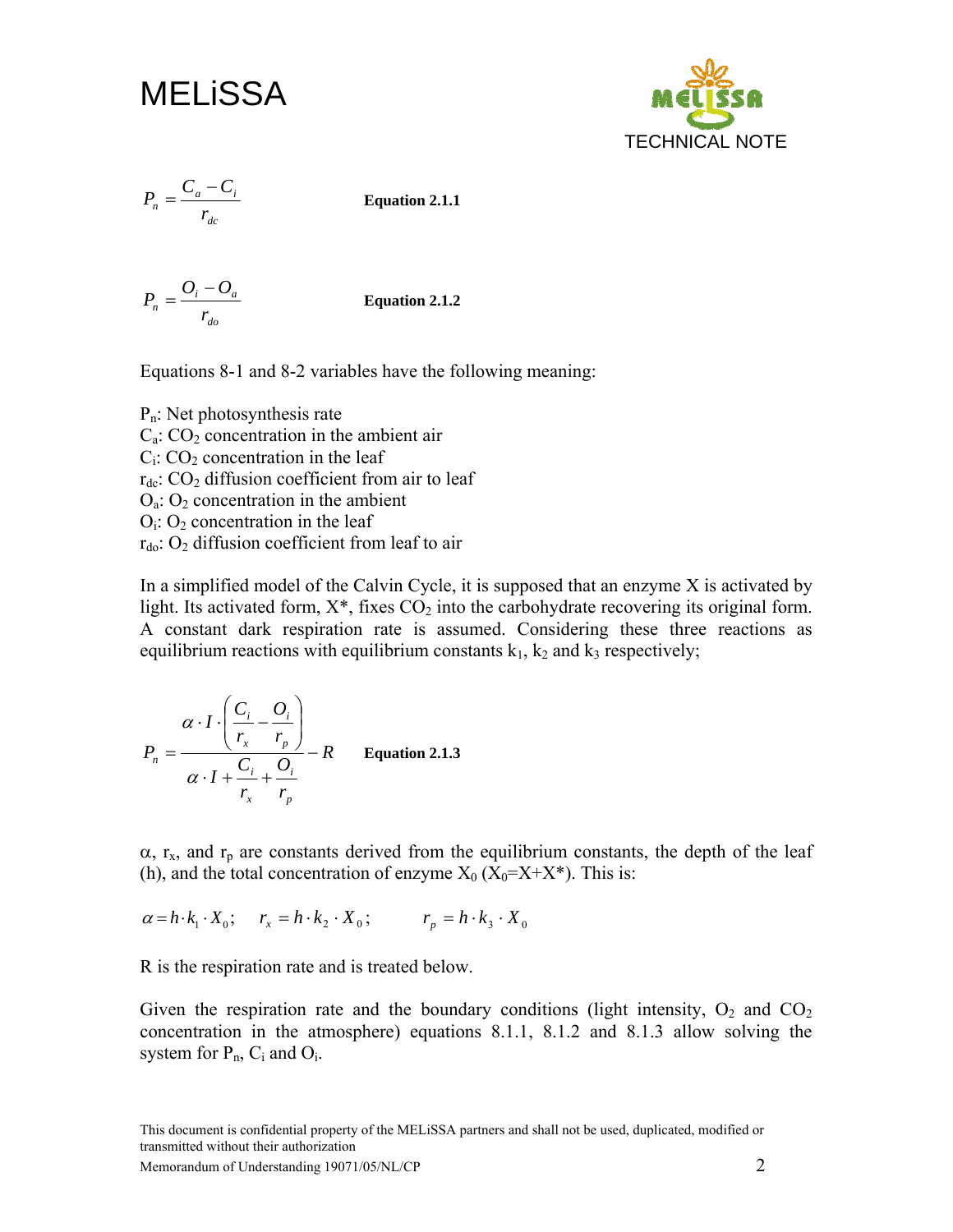MELiSSA



The leaf photosynthesis model has to be extended to canopy level. Assuming a high planting density, the canopy can be considered as a murky medium. The light attenuation through a murky medium follows a Beer-Lambert law (exponential decay), given by equation 8.1.4.

$$
I(l) = I_0 \cdot \frac{k}{1-m} \cdot e^{-k \cdot l}
$$
 Equation 2.1.4

where:

I(l): Light intensity at leaf area index l  $I<sub>0</sub>$ : Light intensity at leaf area index 0 (top of the canopy) l: Cumulative leaf area index k: extinction coefficient *m*: transmission coefficient

The leaf area index (1) represents the density of leaves in the canopy (measured as  $m<sup>2</sup>$  of leaf over  $m<sup>2</sup>$  of ground). It is supposed to be null at canopy height, and the sum of all the leaf areas at ground level. The light is thus attenuated while absorbed by the leaves. The extinction coefficient *k* is related to three parameters: the leaf transmission coefficient *m*, and two geometrical parameters  $\xi$  and  $\zeta$  related to the leaf distribution and inclination within the canopy respectively (equation 8.1.5)

$$
k = (1 - m) \cdot \xi \cdot \zeta
$$
 Equation 2.1.5

The knowledge of the light distribution within the canopy allows the integration of the leaf photosynthesis to obtain the total photosynthesis in the canopy;

$$
P = \int_{0}^{l} \left[ \frac{\alpha \cdot I_0 \cdot e^{-k \cdot l} \cdot \left( \frac{C_{bs}}{r_x} - \frac{O_{bs}}{r_p} \right)}{\alpha \cdot I_0 \cdot e^{-k \cdot l} + \frac{C_{bs}}{r_x} + \frac{O_{bs}}{r_p}} - R \right] \cdot dl
$$
 Equation 2.1.6

Although a constant dark respiration could be assumed, the reproduction of the experimental results required the introduction of a respiration model. The approach consists of separating the respiration into two components. The first component is known as "growth respiration" and it is proportional to the photosynthesis rate, while the second component is the so called "maintenance respiration", and is proportional to the total biomass,

This document is confidential property of the MELiSSA partners and shall not be used, duplicated, modified or transmitted without their authorization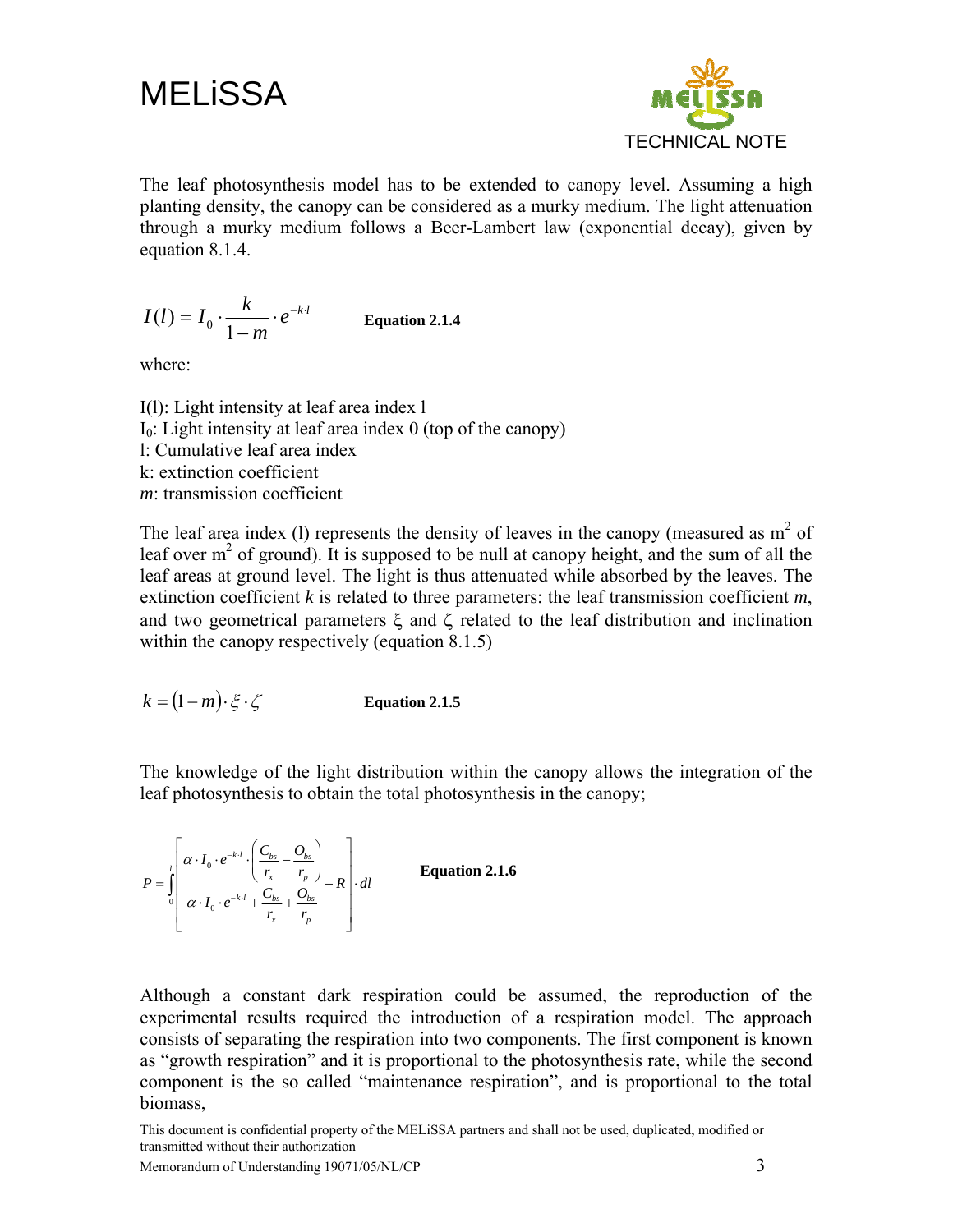



 $R = k_n \cdot P_n + c \cdot W$  **Equation 2.1.7** 

where:

R: Respiration  $P_n$ : Net photosynthesis rate W: Canopy dry mass

The three sub-models presented above allow the implementation of a canopy model whose results will be compared against experimental data. Three additional parameters are needed to evaluate the leaf area growth from the net photosynthesis: the specific leaf area (m<sup>2</sup> leaf / g leaf), the carbon content of the plant (g C / g plant), and the percentage in weight of leaves in the plants.

*leaf plant C*  $P \cdot L$ <sub>plant</sub>  $\cdot$  *SLA dt*  $\frac{dl}{dt} = \frac{P \cdot L_{\text{plant}} \cdot SLA}{T}$  Equation 2.1.8

where:

l: Leaf area index P: Photosynthesis rate  $L<sub>plant</sub>:$  Leaf content of the plant (% in dry weight)  $SLA$ : Specific Leaf Area (m<sup>2</sup> leaf / g leaf) C<sub>leaf</sub>: Carbon content of leaf (% in dry weight)

Empirical data were used to validate the Thornley model with initial inputs of canopy density, initial leaf area, light intensity as a function of time, and the atmospheric conditions (pressure, temperature, atmosphere composition). The results of the comparison are shown in the figures below.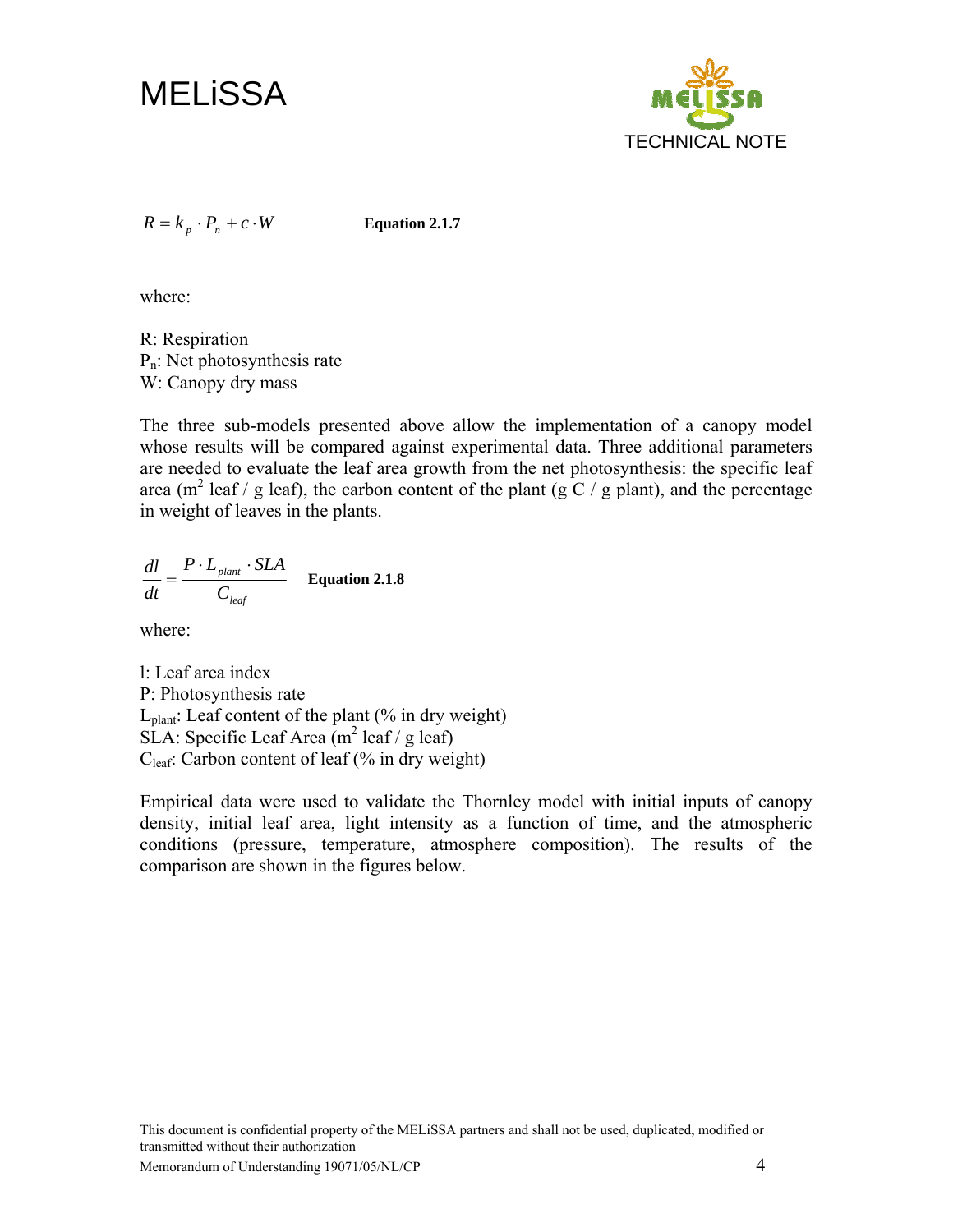<span id="page-7-0"></span>

**Figure 2.1-1. Comparison between lettuce experimental results (blue) and simulation results (pink) - Accumulated Carbon Gain (mol C)** 



### **Figure 2.1-2: Comparison between lettuce experimental results (blue) and simulation results (pink) - Daily Carbon Gain (mol C / d)**

This document is confidential property of the MELiSSA partners and shall not be used, duplicated, modified or transmitted without their authorization

Memorandum of Understanding 19071/05/NL/CP 5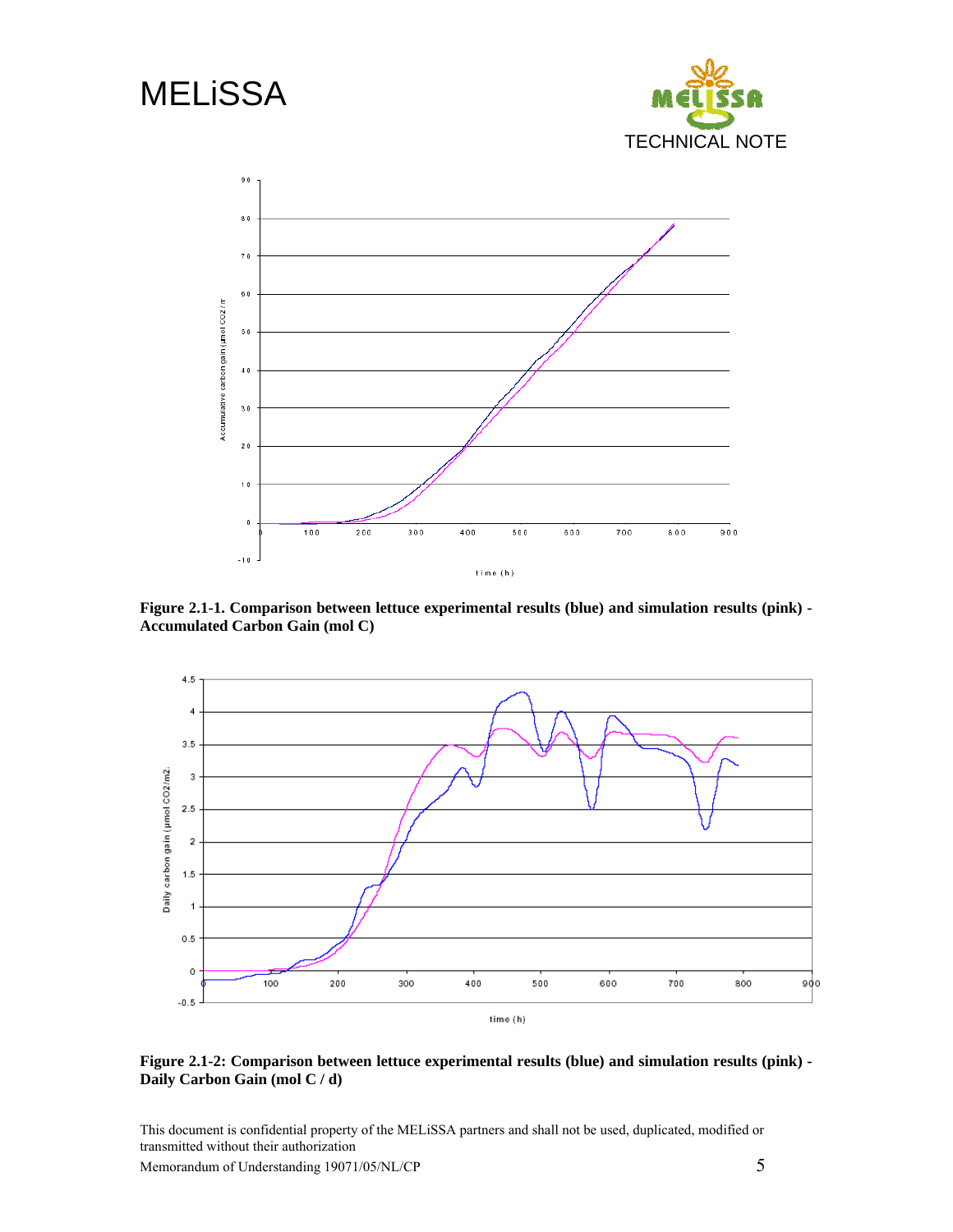<span id="page-8-0"></span>



The table below show the results of the tuning, giving the values for the parameters resulting from the fitting exercise.

| <b>Parameter Value</b>        |               | <b>Units</b>                                            |
|-------------------------------|---------------|---------------------------------------------------------|
| С                             | 1000          | ppm                                                     |
| $\overline{\circ}$            | 21            | ℅                                                       |
| $I_0$                         | $7.510^{-4}$  | $m^2$ leaf / $m^2$                                      |
| $\alpha$                      | $4.510^{8}$   | kg CO <sub>2</sub> /J                                   |
| $k_{p}$                       | 0.005         | No units                                                |
| $\mathbf c$                   | $5.010^{8}$   | $\overline{s}^{\text{-1}}$                              |
| k                             | 0.9           | No units                                                |
| m                             | 0.1           | No units                                                |
| rdc                           | 25            | s/m                                                     |
| <b>SLA</b>                    | 225           | $m^2/g$                                                 |
| L <sub>plant</sub>            | 95            | %                                                       |
| $C_{\underline{\text{leaf}}}$ | 40            | ℅                                                       |
| rdo                           | 50            | $\overline{m}^2$ kgO <sub>2</sub> /kgCO <sub>2</sub> /g |
| rp                            | $1.67 10^{4}$ | s/m                                                     |
| rx                            | 5             | s/m                                                     |

**Table 2.1-1. Lettuce model parameters** 

The model was also compared to experimental trials with beet. Results are shown in [Figure 2.1-3](#page-9-1) and [Figure 2.1-4](#page-9-2). shows the values of the parameters which resulted from fitting the beet model to experimental data. [Table 2.1-2](#page-10-1) presents estimations of model parameters for fits on beet experimental data.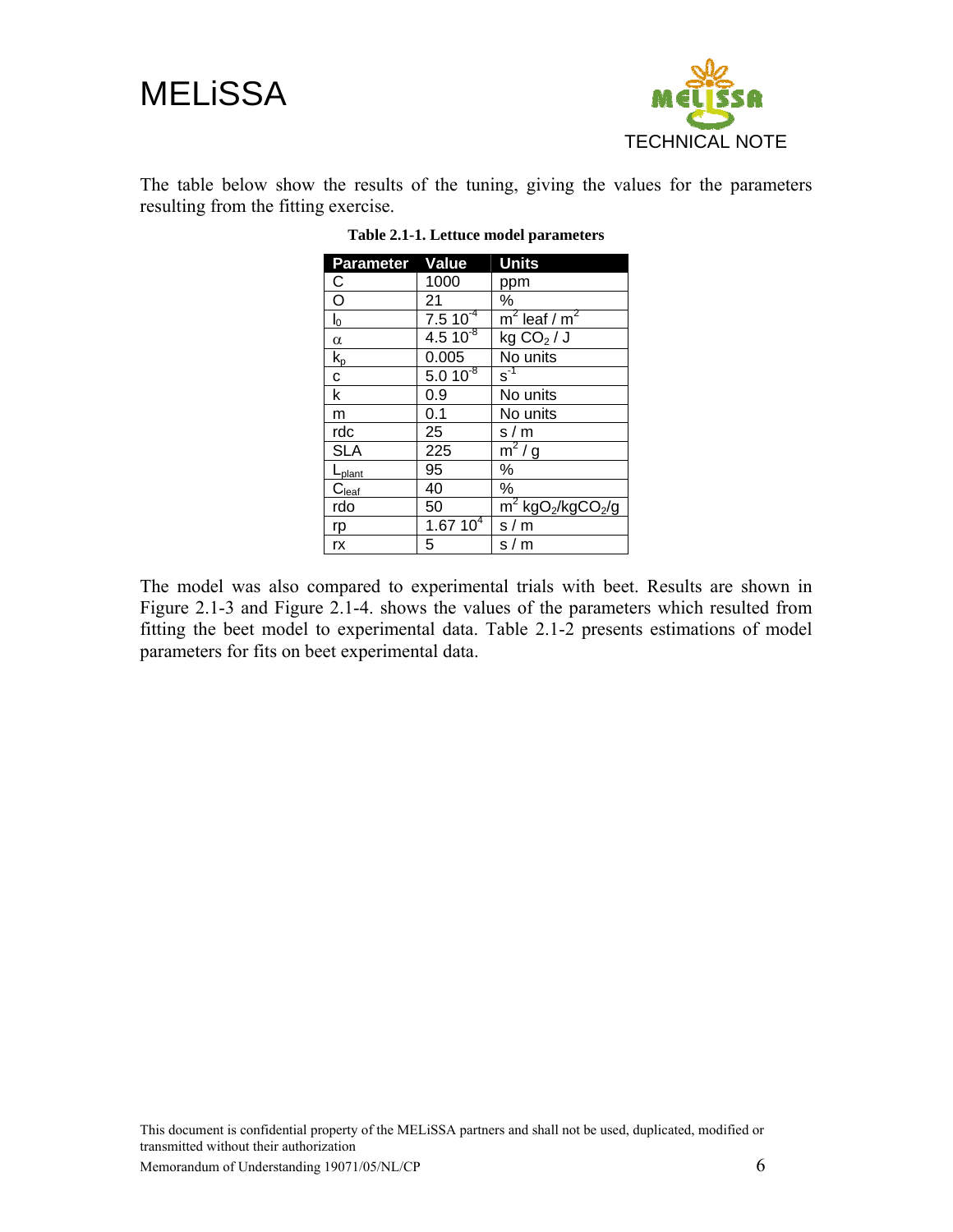<span id="page-9-0"></span>

<span id="page-9-1"></span>**Figure 2.1-3: Comparison of beet experimental results (blue) with simulation results (pink) - Accumulated Carbon Gain (mol C)** 



<span id="page-9-2"></span>**Figure 2.1-4: Comparison of beet experimental results (blue) with simulation results (pink) - Daily Carbon Gain (mol C / d)** 

This document is confidential property of the MELiSSA partners and shall not be used, duplicated, modified or transmitted without their authorization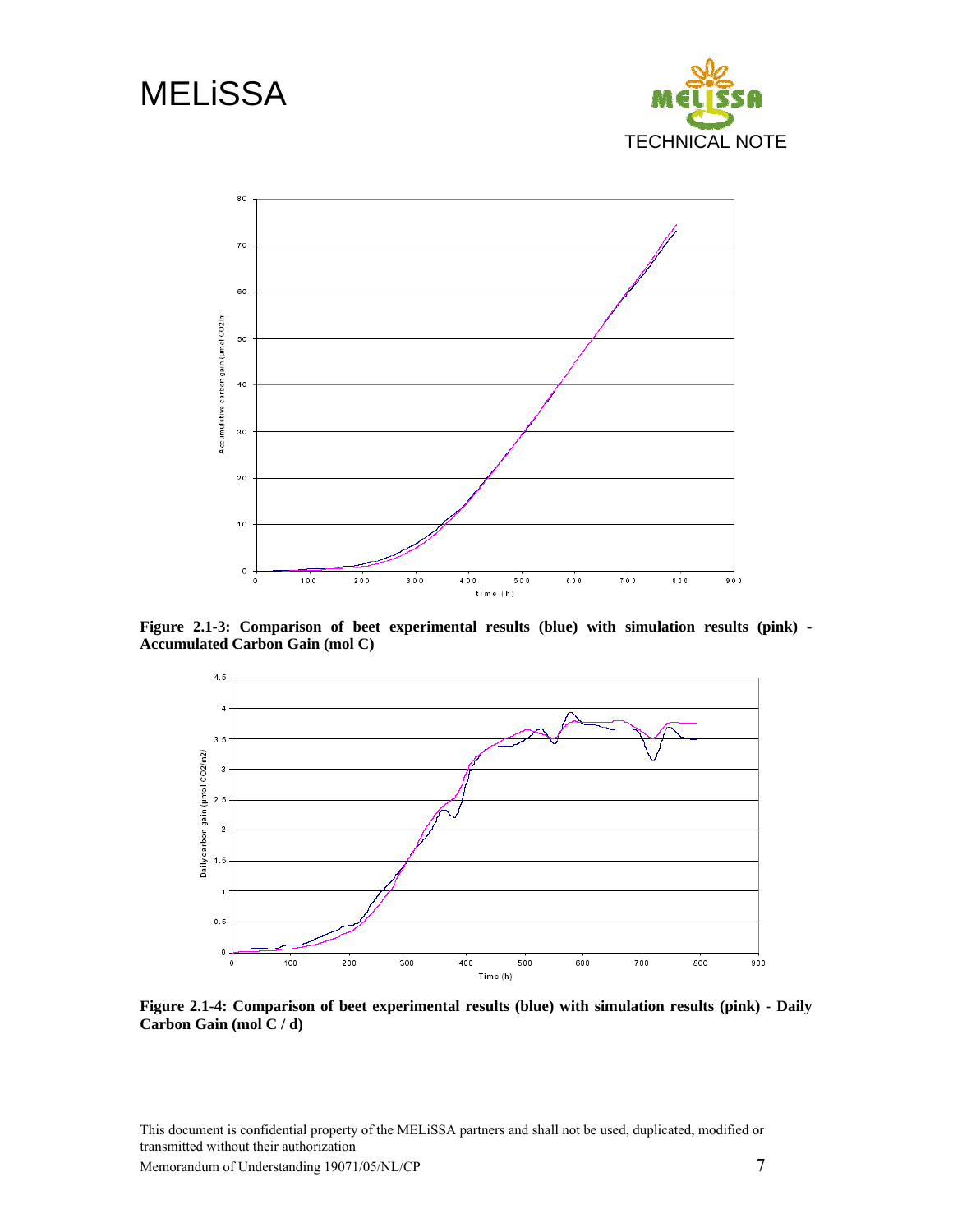<span id="page-10-1"></span><span id="page-10-0"></span>



| Parameter Value         |                  | <b>Units</b>                                 |
|-------------------------|------------------|----------------------------------------------|
| C                       | 1000             | ppm                                          |
| $\overline{O}$          | 21               | %                                            |
| $I_0$                   | $5.010^{-3}$     | $m^2$ leaf / $m^2$                           |
| $\alpha$                | $3.2 \, 10^{-8}$ | kg CO <sub>2</sub> /J                        |
| $k_{p}$                 | 0.12             | No units                                     |
| $\mathbf{C}$            | $5.510^{9}$      | $\overline{s}^{\text{-1}}$                   |
| $\overline{\mathsf{K}}$ | 0.9              | No units                                     |
| m                       | 0.1              | No units                                     |
| rdc                     | 24               | s/m                                          |
| <b>SLA</b>              | 110              | $m^2/g$                                      |
| L <sub>plant</sub>      | 50               | $\%$                                         |
| $C_{\text{leaf}}$       | 40               | $\%$                                         |
| rdo                     | 50               | $m^2$ kgO <sub>2</sub> /kgCO <sub>2</sub> /g |
| rp                      | 1.82 $10^{4}$    | s/m                                          |
| rx                      | 3.45             | s/m                                          |

#### **Table 2.1-2. Beet model parameters**

Despite the fact that the model implemented is at an early stage of development, preliminary results indicate a good performance as shown by the ability to reproduce independently derived experimental results. Several capabilities remain to be added to the model including i) temperature dependence, ii) carbohydrate partitioning models, iii) water uptake, and iv) the ability to simulate staged and integrated canopies.

### **2.2. Models of Nutrient Uptake by the HPC**

Under closure of a hydroponics system it has been found that ion imbalances may result from the indiscriminate control capability afforded by conventional electrical conductivity and pH feedback sensing. Since both commercial greenhouse and advanced life support systems target closure of the hydroponics loop, compensatory nutrient addition to the crop root zone needs to be balanced by uptake. While the design team are also investigating the role of specific ion sensing technologies such as in-line HPLC and ion-specific electrodes, there is the parallel development of predictive models of nutrient uptake that can be integrated into a model and sensor driven control system. An advantage of working in sealed environments is that canopy gas exchange may be readily monitored with conventional gas analysis equipment. This gives rise to opportunity for correlating canopy photosynthetic activity with nutrient uptake. Ideally, mass dynamics in closed environment system designed for life support could be expressed as a function of a single variable, Net Carbon Exchange Rate.

The theory of steady state nutrition, as proposed by Ingestad and Agren (1988) provides a mechanism by which dynamics in nutrient uptake may be predicted from the carbon exchange of plant canopies. The theory, originally developed for aspen (populus tremuloides), proposes that the relative growth rate (RGR) of plant stands and the relative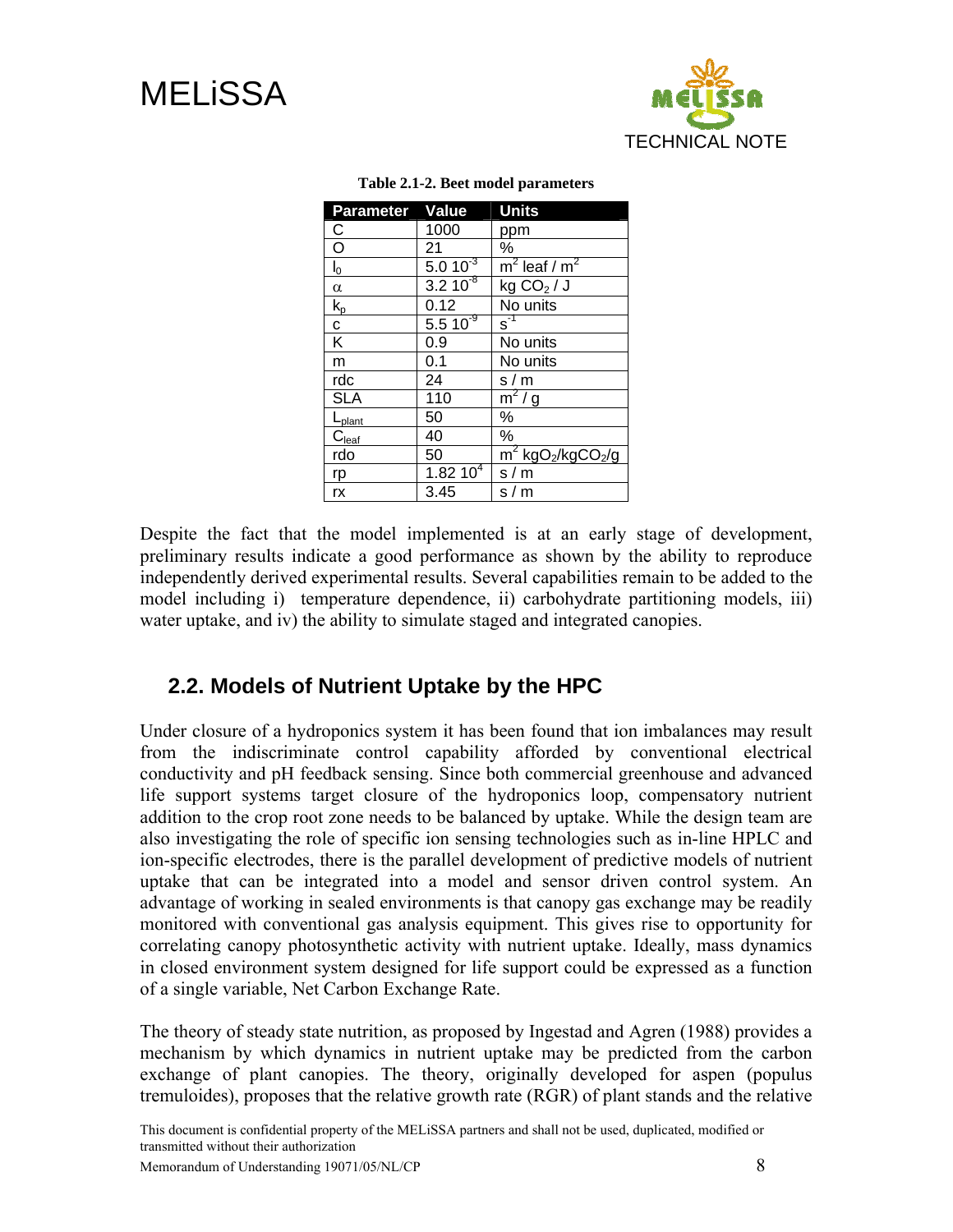



nutrient uptake rate (RUR) of a given nutrient are equivalent. Ingestad and Agren (1988) explain that the theory of steady state nutrition holds if two conditions are met i) the relative proportions of different plant parts (tuber, roots, flowers etc.), whose mineral concentrations may differ, remains constant during the period of study and ii) the nutrient composition of each different plant part must itself remain constant or the relative proportions of the plant parts adjust to offset any mineral changes. It is very difficult to confirm adherence to steady state nutrition using mineral analysis of plant parts and tissues. First, high numbers of plants must be cultured to generate sufficient biomass for destructive growth analysis and secondly, plant parts must be harvested at regular intervals in order to assess any drift in tissue concentrations as a result of departures in steady state theory.

It can be shown that non-destructive estimations of crop RGR can be determined from NCER as follows:

$$
RGR(t) = \frac{NCER(t)}{\int_{t=0}^{t} NCER(t) \cdot dt}
$$
 Equation 2.2.1

where NCER(t) is an instantaneous estimate of plant Net Carbon Exchange Rate at any age t. Ingestad and Agren's (1988) concept of steady state nutrition states that Relative Nutrient Uptake Rate (RUR) is equivalent to RGR. Under the assumption of steady state nutrition, the ion uptake rate,  $U_{\eta}(t)$  may be estimated by non-destructive means as follows:

$$
U\eta(t) = \frac{NCER(t)}{\int_{t=0}^{t} NCER(t) \cdot dt} \cdot \int_{t=0}^{t} U\eta(t) \cdot dt
$$
 Equation 2.2.2

where  $U_{\eta}(t)$  is the instantaneous uptake rate of any ion, $\tilde{\eta}$ , at time t.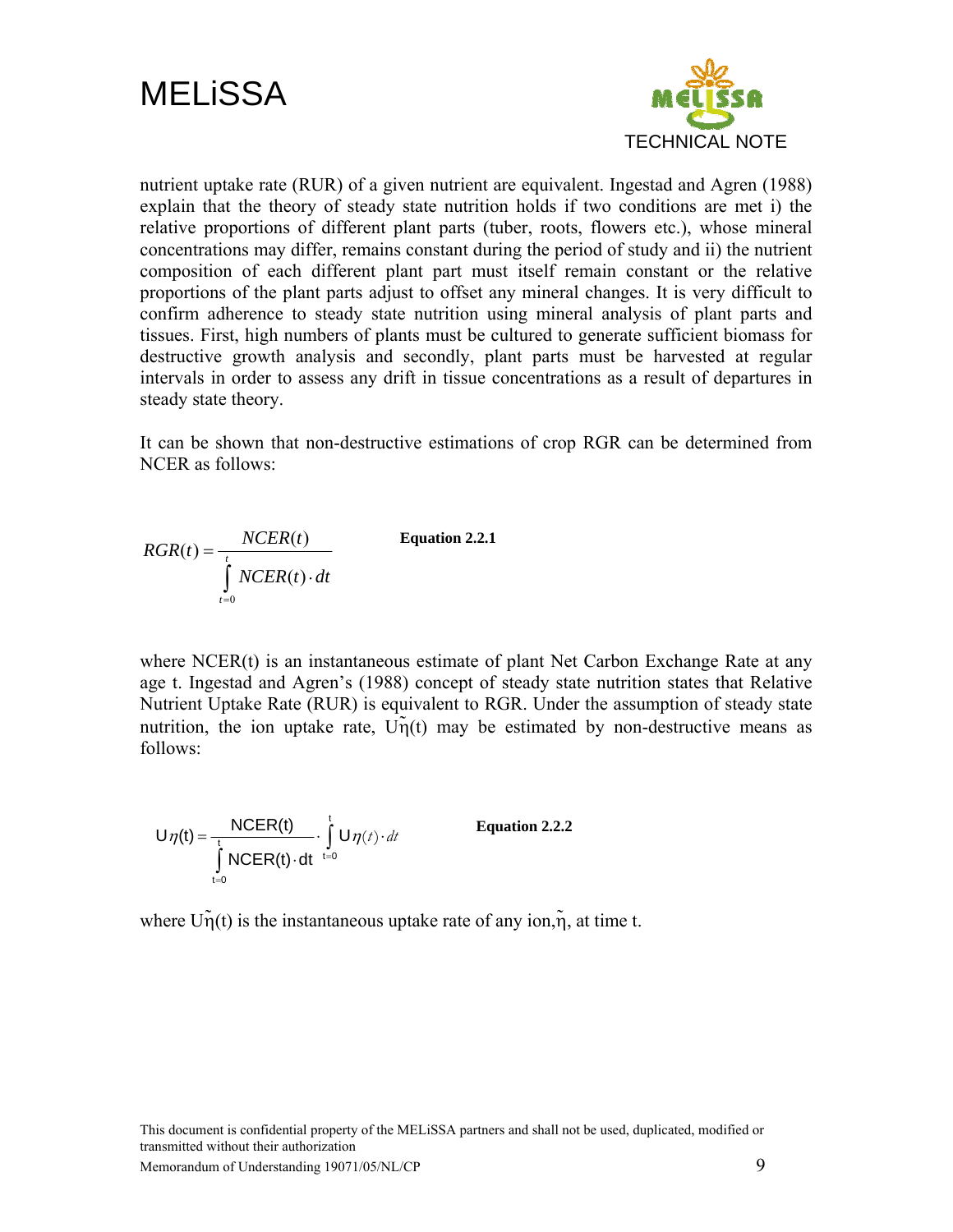# <span id="page-12-0"></span>**MELISSA**





**Figure 2.2-1. Patterns of the ln transform of nutrient uptake for beet canopies grown in a sealed environment chamber.** 



**Figure 2.2-2. Relative nutrient and carbon uptake for beet canopies grown in a closed environment** 

This document is confidential property of the MELiSSA partners and shall not be used, duplicated, modified or transmitted without their authorization